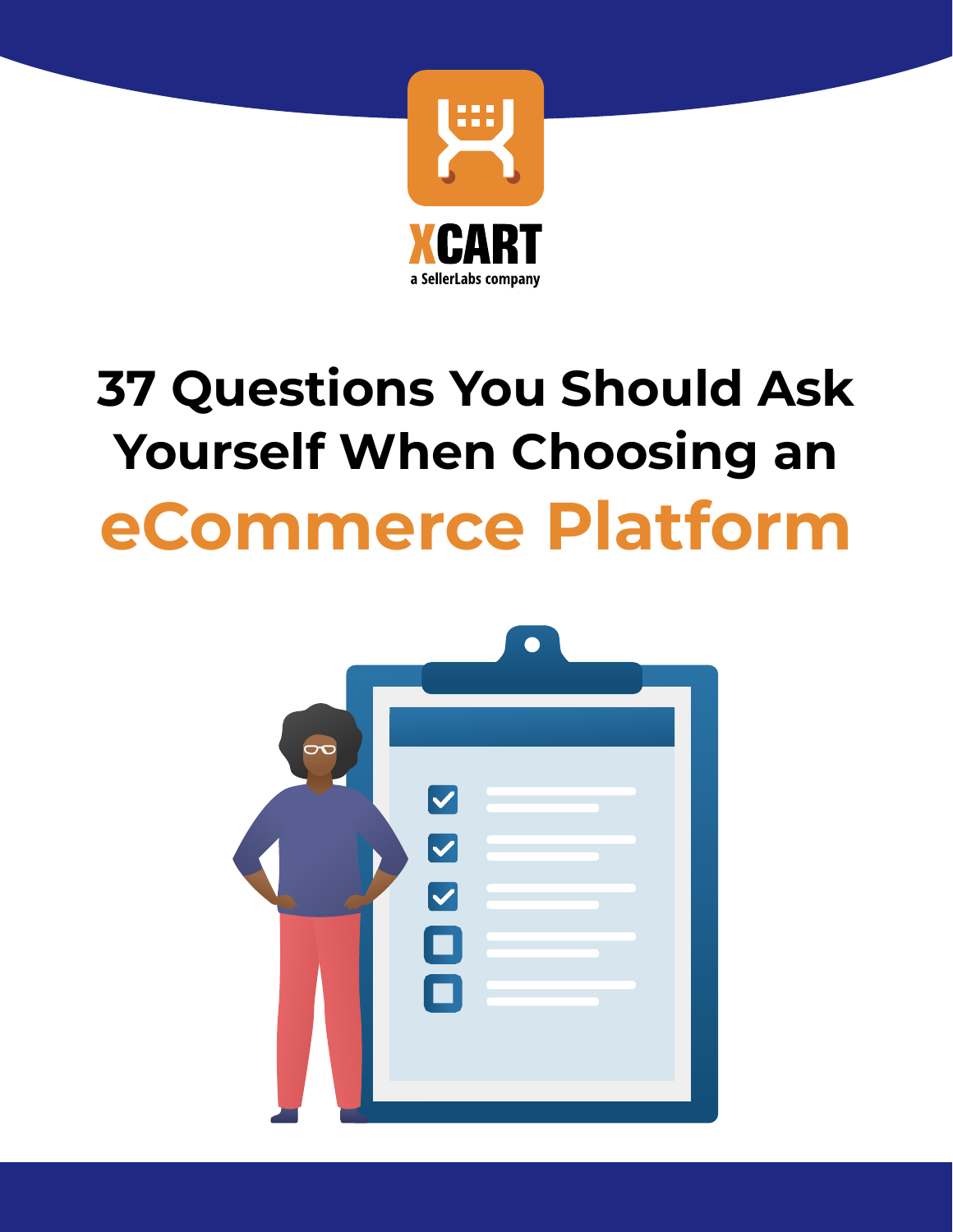#### **YOU**

 $\Box$  What are you looking forward to?

## **YOUR BUSINESS**

- $\Box$  What are the biggest opportunities & threats to your eCommerce business in the next 3 to 5 years?
- $\Box$  What are the main eCommerce trends that you want to follow?
- $\Box$  Do you have a strategy for the next three, six, 12, 24 months? How do you see your business in a decade from now?

## **HUMAN FACTOR: YOUR BUYER PERSONAS & COMPETITORS**

- □ What's your buyer's persona? What do your potential shoppers expect from you? From your shop? Your brand? What experience are they looking to receive?
- $\Box$  Are there any all-in-one guides that can give you valuable insights on the best platforms to go for?







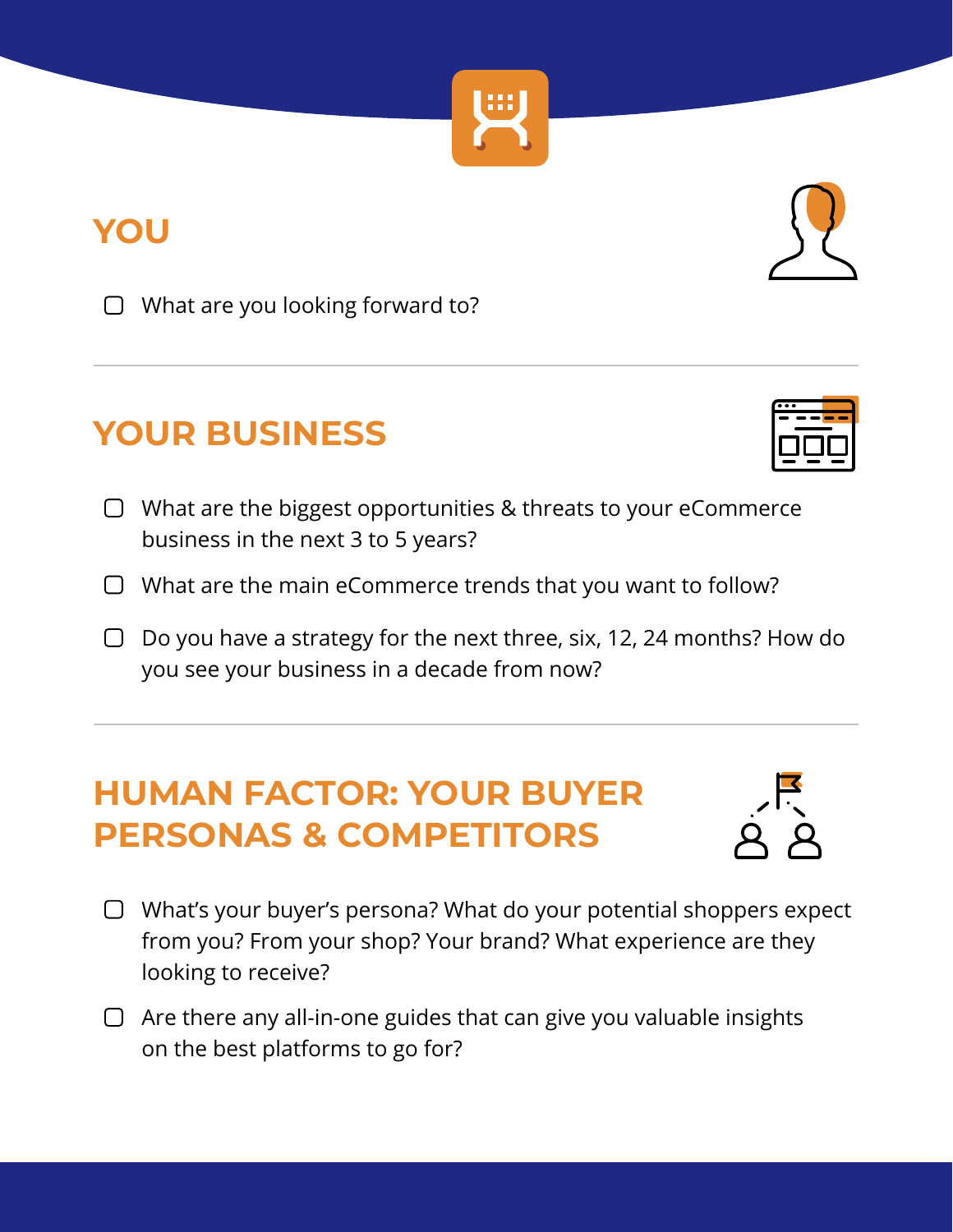

- $\Box$  Are there any experts in your niche that could consult you on choosing the right solution for your eCommerce brand?
- $\Box$  What about other sellers? Is there anyone who is already walking your shoes on the path to eCommerce success?
- $\Box$  What are your competitors like? What features do they have that you also want to adopt?

# **THE SOLUTION**



- $\Box$  Do you actually need an online store?
- $\Box$  Have you considered replatforming? What are the drivers for moving your store to a new eCommerce platform?
- $\Box$  What kind of shopping cart do you need for your online store?
- $\Box$  What features and capabilities do you want your next eCommerce platform to have?
	- What payment providers do you need to integrate your store with?
	- What shipping carriers are best for your audience?
	- Is your country's tax system mind-blowingly complex?
	- How are you going to market your store?
	- How many products do you have?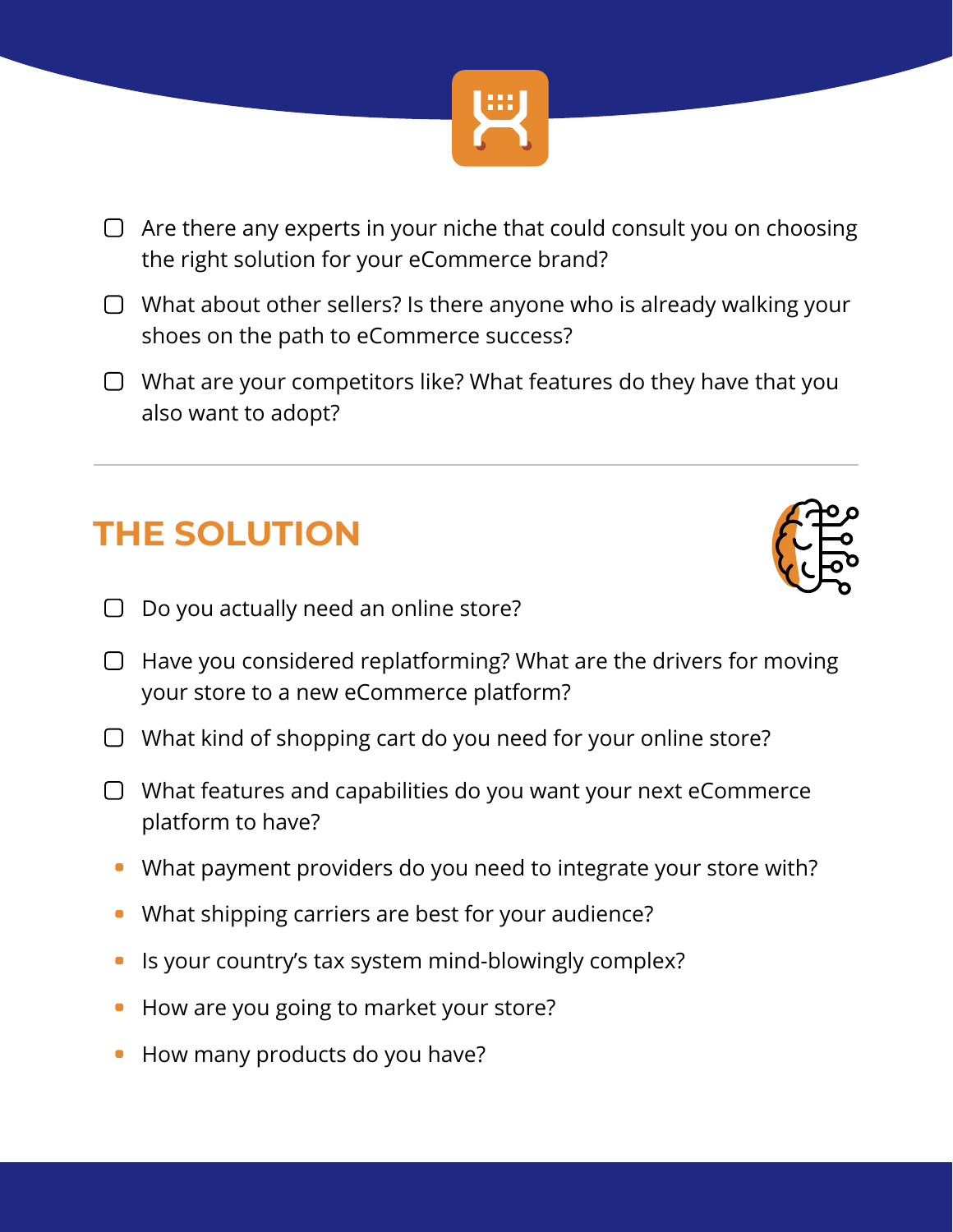

- Are there any extra features uniquely specific to your business niche?
- **Are you going to manufacture your products yourself** or dropship them directly to your consumers?
- **Do you need a multi-vendor feature?**
- What expectations do you have when it comes to user experience?

## **MAKING IT A REALITY**

- $\Box$  What level of customization are you looking for?
- $\Box$  How tech-savvy is your technical team?
- $\Box$  Do you want to be hands-on or hands-off when it comes to managing the eCommerce site?

#### **THE COSTS**

- What's your budget?
- $\Box$  How much are you willing to pay monthly for subscription-based services?